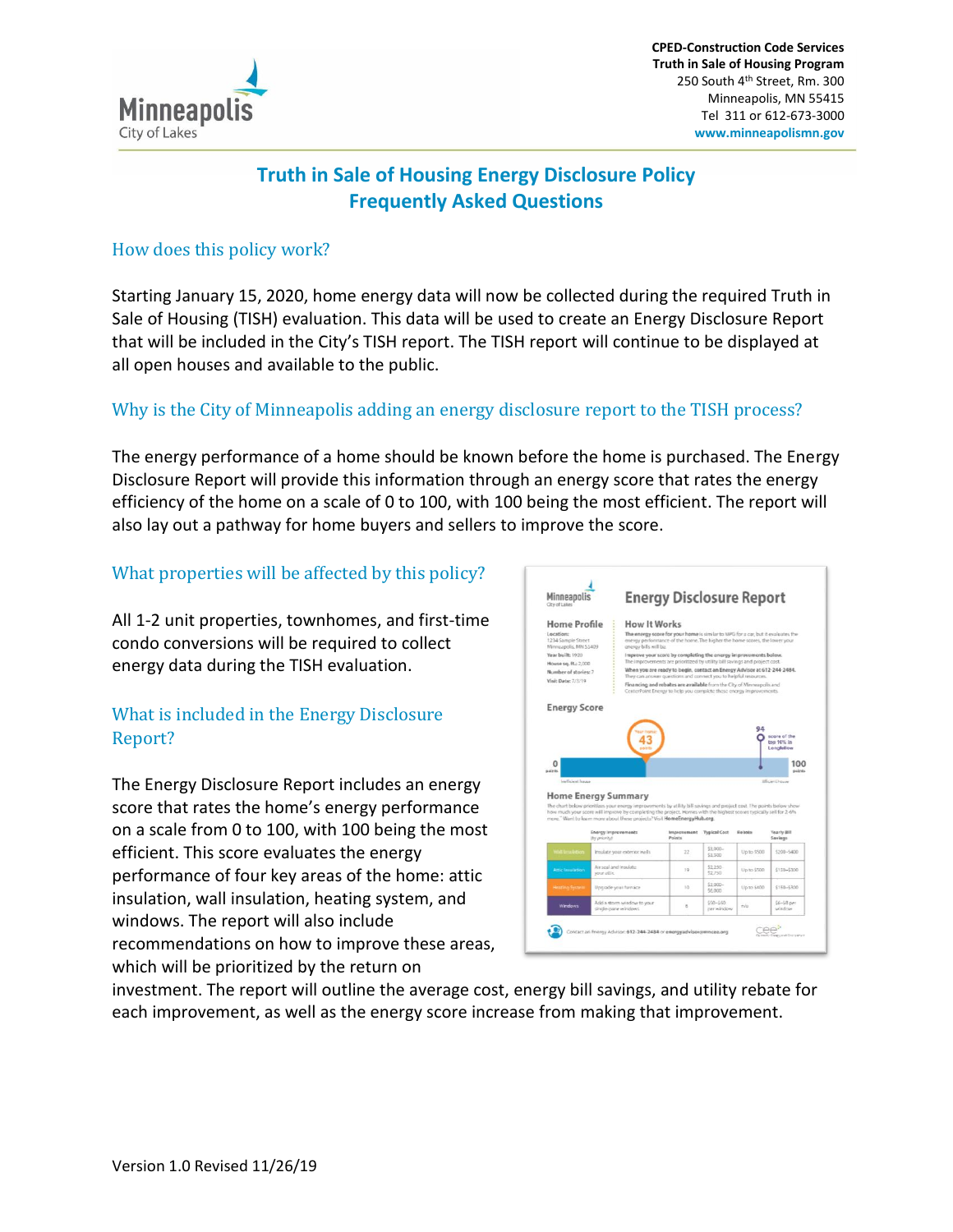#### Are there resources available to help me improve my home's energy score?

The City of Minneapolis Sustainability Division and CenterPoint Energy have several resources available to help Minneapolis residents complete home energy improvements. The Energy Advisor service is available to answer any questions residents or realtors have about the Energy Disclosure Report. Energy Advisors can also recommend trusted contractors for completing energy improvements, applicable utility rebates and programs, and competitive financing options, such as low or no interest loans. To contact an Energy Advisor, call 651-328-6225 or email energyadvisor@mncee.org.

#### Does this policy require any energy improvements?

No. This policy aims to inform residents and realtors about the energy performance of homes and the energy-savings opportunities that exist. There will be no required energy improvements.

#### What if I have already completed an energy audit with an energy score?

If you already have an audit report and score from Home Energy Squad, this can be used to meet the energy disclosure requirements. This means that the energy audit report must be on display at all open houses. If you do not wish for your TISH evaluator to collect the required energy data, you must show them a copy of your audit report and agree to utilize that report to meet the energy disclosure requirements. The audit will be valid for five years after it has been completed. If you have made energy efficiency improvements to the property, you may want to have another audit, or the TISH Energy Disclosure Report, completed to increase your score.

#### Where can I find the energy disclosure report for a home?

The Energy Disclosure Report will be included within the TISH report and can be found at the end of the report after the required repairs. The TISH report will be displayed at all open houses and can be found online through the City's Property Information webpage: http://www.ci.minneapolis.mn.us/propertyinfo/index.htm.

If you have trouble finding this report, you can ask your realtor about it, contact the Truth in Housing office (612-673-5840), or contact an Energy Advisor (651-328-6225).

#### Will my TISH evaluator drill a hole in my wall?

If your home was built before 1980, a small 2" hole will be drilled to determine the amount of insulation in the walls. This is common practice for energy audits and has been completed by Home Energy Squad in over 5,000 metro area homes. The TISH evaluator will find a discreet location that has an exterior facing wall, typically in a closet. Once the inspection is complete, the hole will be sealed with a plastic cap.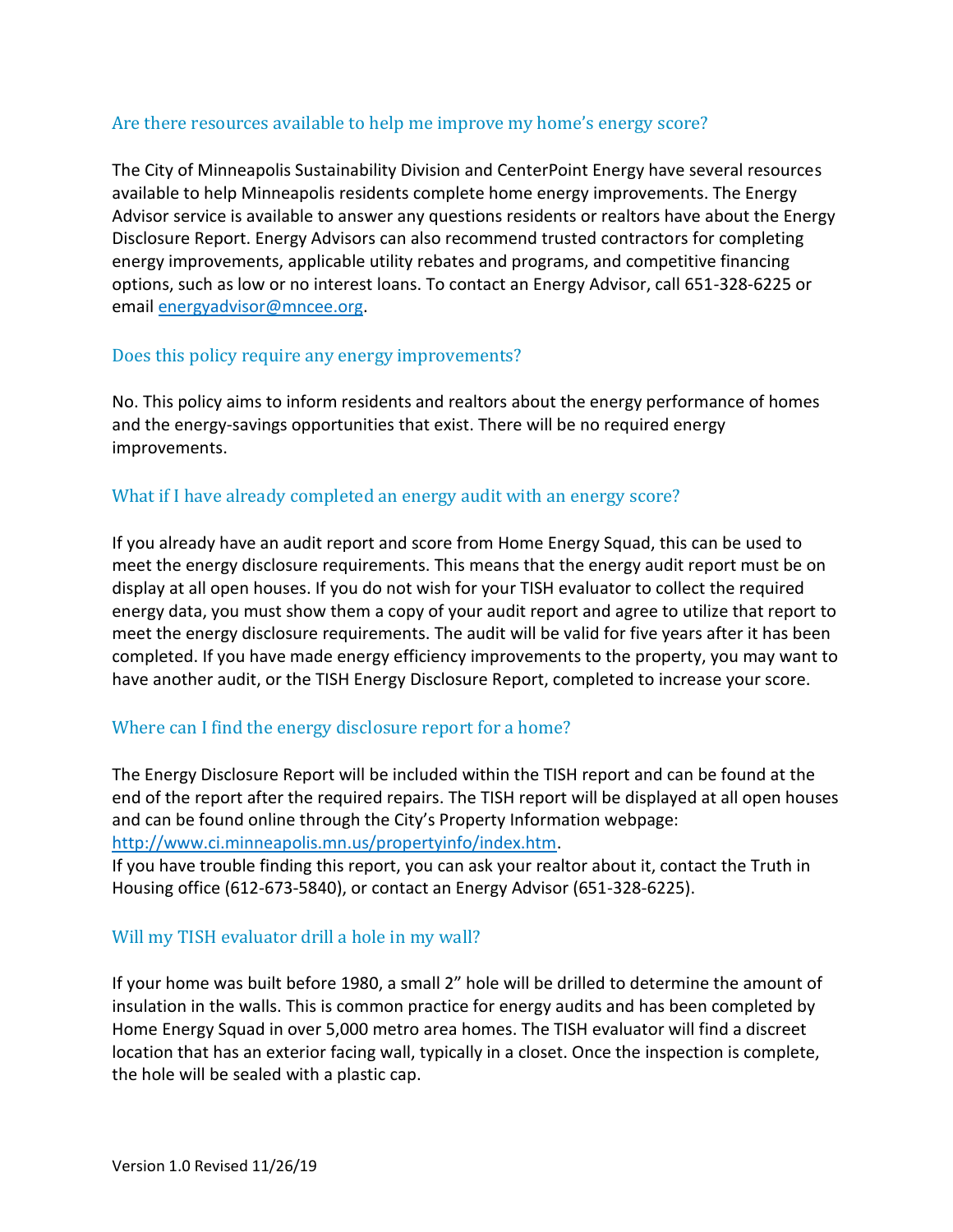#### Will this report make it harder to sell older homes?

The rating system that is used in the Energy Disclosure Report was designed specifically for existing houses in Minneapolis, including older homes. This rating is designed so that every home can reach a score of 100 through cost-effective energy improvements. Sellers of older homes will now be able to convey the energy efficiency investments they have made, and buyers will have confidence in the energy efficiency enhancements made.

If you own a home in a Historic District, you can learn more about preserving the historic integrity of your home while raising your energy score with the City's Historic Preservation office (612-673-3000).

#### How will this policy affect the selling process? Will I need a separate energy visit before I list my house for sale?

No. You will not need to conduct a separate energy audit. The Energy Disclosure Report is included in the City's TISH program. For more information on the TISH program, visit www.minneapolismn.gov/ccs/ccs\_tish.

#### What are the benefits of the Energy Disclosure Report?

The Energy Disclosure Report will provide several benefits:

- Homeowners and sellers will get information about the energy performance of their home and steps for how to improve it.
- Homebuyers and sellers will get information about the energy efficiency of the home, as well as which areas could be improved and how much energy improvements will cost.
- Energy efficiency investments made will now be visible through this report.

#### If I have a TISH evaluation done before January 15, 2020, will I be required to do an evaluation after January 15 as well?

No. Any TISH evaluation submitted prior to January 15, 2020 does not have to contain an Energy Disclosure Report and will be valid for two years. Any evaluations submitted on or after January 15, 2020 will require an Energy Disclosure Report.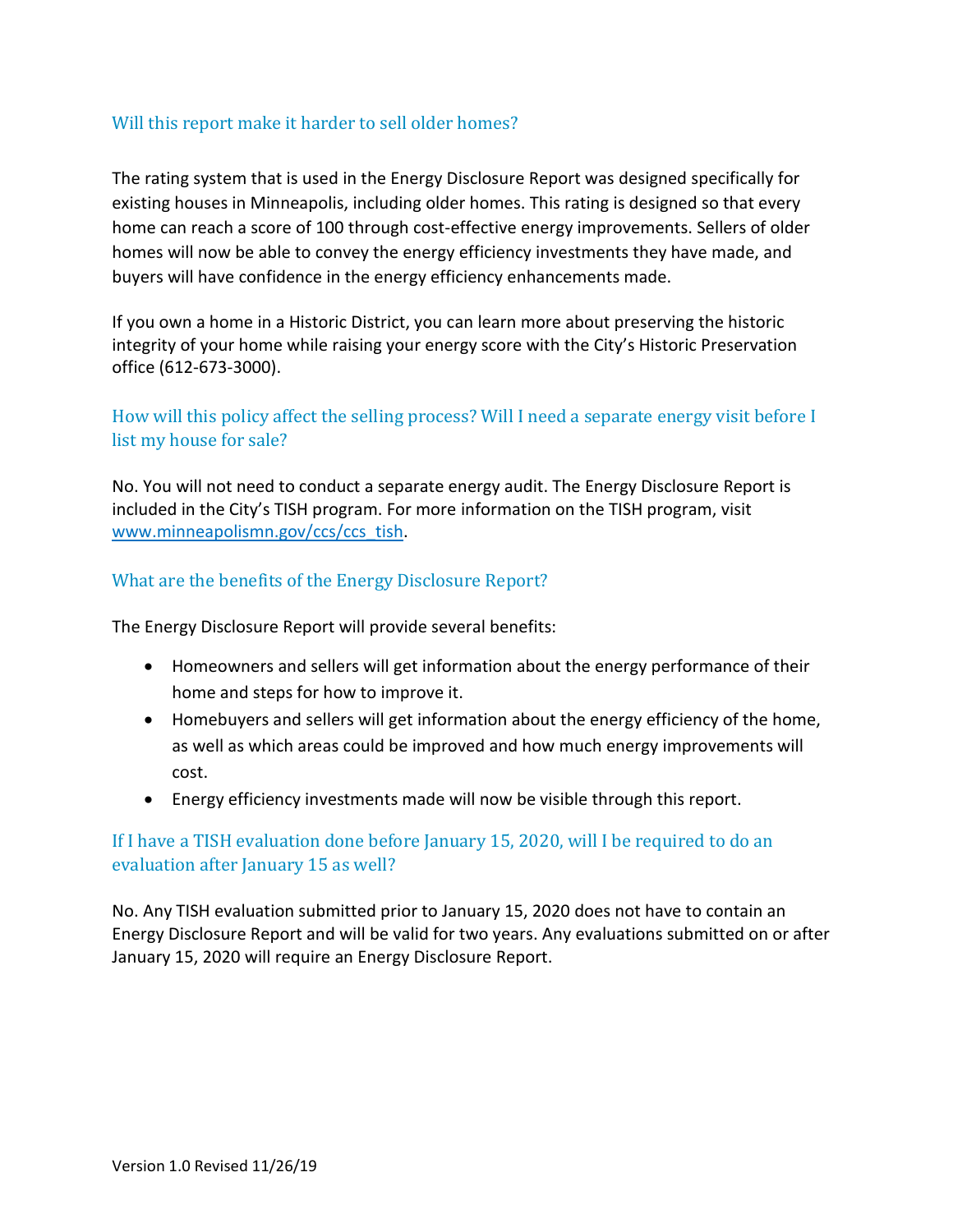

# **Home Profile**

**Location:** 1234 Street, Unit 1 Minneapolis, MN 55555 **Year built:** 1912 **House sq. ft.:** 1,650 **Number of stories:** 1 **Visit Date:** 11/21/19

# **Energy Disclosure Report**

## **How it Works**

**The energy score for your home** is similar to MPG for a car, but it evaluates the energy performance of the home. The higher the home scores, the lower your energy bills will be.

**Improve your score by completing the energy improvements below.** Homes with the highest scores typically sell for 2-6% more.\*\*

**When you are ready to begin, contact an Energy Advisor at 651-328-6225.** They can answer questions and connect you to helpful resources.

**Financing and rebates are available** from the City of Minneapolis and CenterPoint Energy to help you complete these energy improvements.



# **Home Energy Summary**

The energy improvements below are prioritized by utility bill savings and project cost. The points below show how much your score will improve by completing the project. Visit **HomeEnergyHub.org** to learn more about these projects.

|                         | <b>Energy Improvements</b><br>(by priority)       | <b>Improvement</b><br><b>Points</b> | <b>Typical Cost</b>     | Rebate      | <b>Yearly Bill</b><br><b>Savings</b> |
|-------------------------|---------------------------------------------------|-------------------------------------|-------------------------|-------------|--------------------------------------|
| <b>Wall Insulation</b>  | Insulate your exterior walls                      | 20                                  | $$2,100-$<br>\$2,300    | Up to \$500 | $$200 - $400$                        |
| <b>Attic Insulation</b> | Air seal and insulate your attic                  | 16                                  | $$1,900-$<br>\$2,200    | Up to \$500 | $$150 - $300$                        |
| <b>Heating System</b>   | Upgrade your furnace when it's<br>20 years old    | 13                                  | $$3,500-$<br>\$6,000    | Up to \$500 | $$150 - $300$                        |
| <b>Windows</b>          | Add a storm window to your<br>single-pane windows | 2                                   | \$50-\$60 per<br>window |             | $$6 - $8$ per<br>window              |